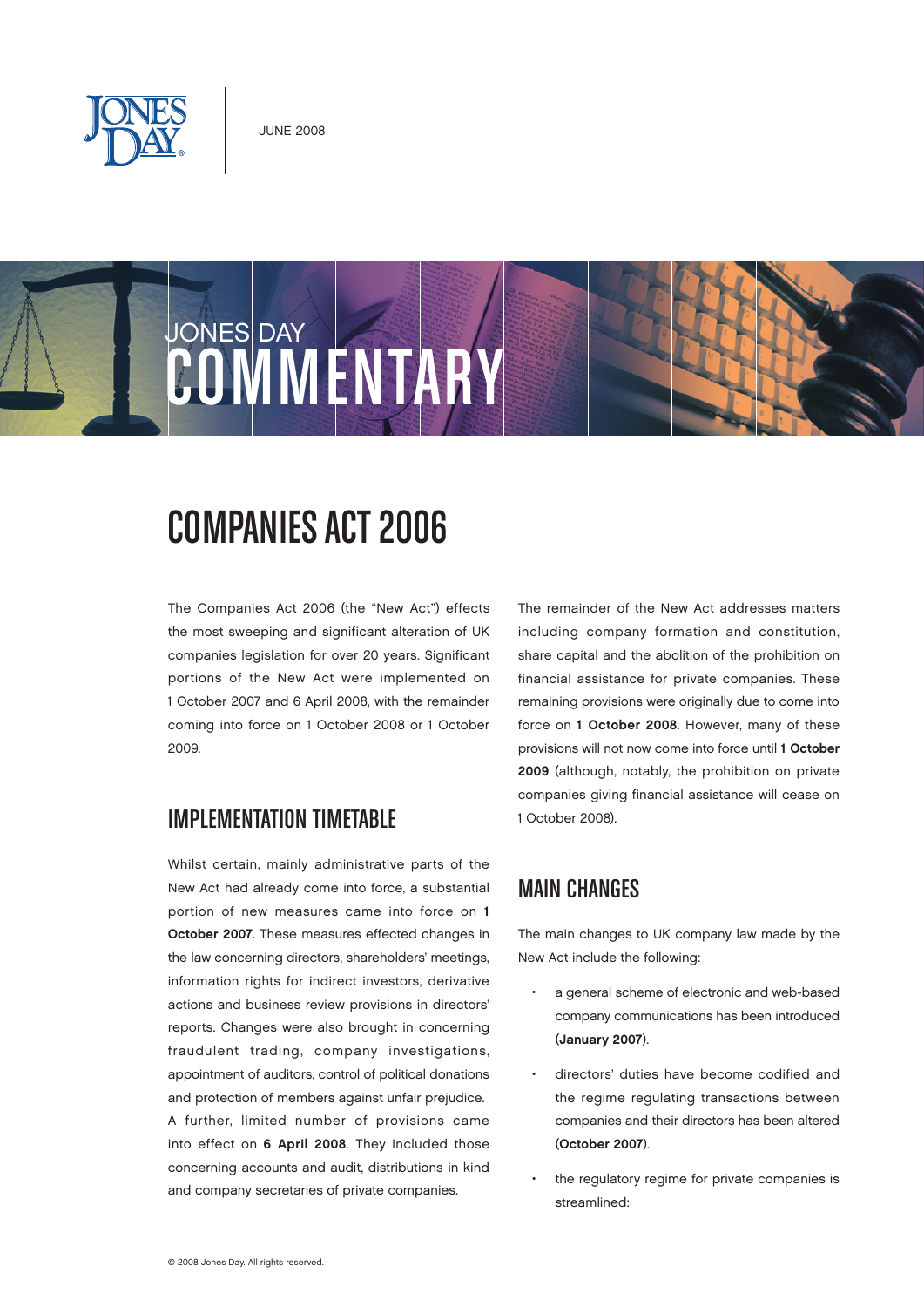- private companies no longer need have a company secretary (April 2008).
- they will be able to give financial assistance for purchases of their shares (October 2008).
- they will be able to reduce their capital without court approval (October 2008).
- the requirements for passing a written resolution have been relaxed (October 2007).
- the current elective regime set out in section 379A of the Companies Act 1985 (the "1985 Act") has become the default regime for private companies (October 2007).
- indirect investors have been given new rights (October 2007).
- a new procedure for derivative actions has been established (October 2007).
- some new requirements for information to be set out in companies' directors' reports have been introduced (January and October 2007 and April 2008).
- auditors will be given the power to agree liability limits with companies (April 2008).
- the Panel on Takeovers and Mergers has been put on a statutory footing (April 2007).

These changes are discussed in more detail below.

In addition, some of the terminology used in companies legislation has been altered. In particular, "shareholders" will now be referred to as "members".

# PROVISIONS IN FORCE PRIOR TO 1 OCTOBER 2007

#### Electronic and Web-based Communications

Any document or information sent or supplied electronically to a company is deemed to have been validly sent or supplied provided that:

• the company has agreed, either generically or specifically, to it being sent electronically (or is deemed to have so agreed by virtue of a provision of the Companies Acts); and

it is sent to an electronic address specified by the company for that purpose.

Any document may only be sent or supplied by a company in electronic form if the recipient has agreed to that form of communication (although in certain circumstances prescribed in the Companies Acts, a recipient which is a company will have been deemed to have accepted this).

However, a company may now make available documents or information on a web site, and they will be deemed to have been validly sent or supplied to a recipient, if the recipient has agreed to it being supplied by web site publication (e.g. by members' resolution) or is "taken to have agreed" to this form of publication. A recipient is taken to have agreed to this if the company has asked the recipient to agree to such communication and the individual failed to respond within a period of 28 days.

#### The Takeover Panel

In order to bring UK takeover regulation within the requirements of the Takeovers Directive, the Takeover Panel has been placed within a statutory framework and now has the power to make rulings and directions which are enforceable through the courts.

# PROVISIONS WHICH CAME INTO FORCE ON 1 OCTOBER 2007

#### New Rights for Indirect Investors

Information rights for indirect members of traded companies. Where a member of a traded company holds shares on behalf of another person, he may nominate that other person to enjoy all the rights the member has to receive copies of communications which the company sends to members generally or to any class to which the member belongs, as well as the right to demand copies of accounts and reports. A traded company is one whose shares are admitted to trading on a regulated market (note: this does not include AIM).

Companies may authorise members to nominate other persons to exercise their rights. Any company may now include a provision in its Articles allowing members to nominate other persons to exercise certain of their rights as members. These rights include the rights to receive and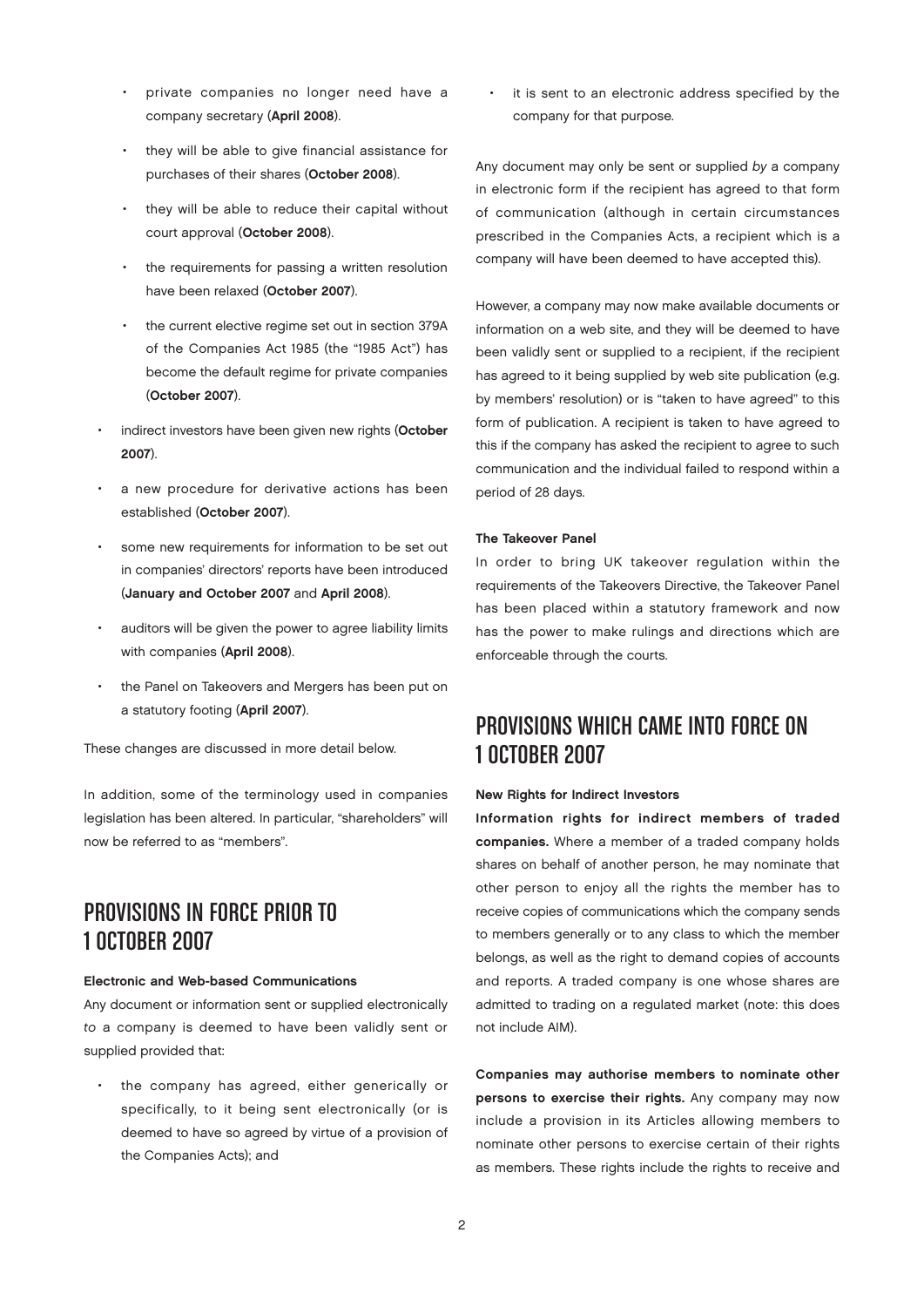require circulation of written resolutions; the rights to notice of general meetings and to require directors to call general meetings; the right to appoint proxies to act at general meetings; the right to receive the annual accounts and reports; and in the case of public companies, the right to require circulation of a resolution for the AGM.

As a practical consideration, listed companies should consult with their registrars as to how members are to notify any nominations made and how records of nominations are to be kept. Certain changes to IT systems may also be necessary.

#### Directors

Codification of directors' duties. New provisions are primarily designed to codify (but do not completely replace) the duties of directors previously established by common law.

The four new statutory general duties of a director in force from 1 October 2007 are:

(i) to act within his powers.

This includes a duty to act in accordance with the company's constitution and to exercise powers for the purposes for which they were conferred.

(ii) to promote the success of the company.

Each director must act in the way which he considers in good faith would be most likely to promote the success of the company for the benefit of the members as a whole. In doing so the director must have regard to:

- the likely long-term consequences of the decision.
- the interests of the company's employees.
- the need to foster business relationships with the company's suppliers, customers and others.
- the impact of the company's operations on the community and the environment.
- the desirability of maintaining a reputation for high standards of business conduct.
- the need to act fairly as between members of the company.

This list is not exhaustive and the duty is subject to any other rules of law requiring directors to consider the interests of the company.

- (iii) to exercise independent judgement.
- (iv) to exercise reasonable care, skill and diligence.

This is an obligation to exercise the care, skill and diligence that would be exercised by a reasonably diligent person with:

- the general knowledge, skill and experience that may reasonably be expected of a person carrying out the functions carried out by that director in relation to the company; and
- the general knowledge that the director has.

It is therefore both an objective and a subjective test. Further statutory duties to avoid conflicts of interest, not to accept benefits from third parties and to declare any interest in a proposed transaction or arrangement with the company will come into force in October 2008.

Transactions with directors. The regime regulating transactions between a company and its directors has been retained with substantial alterations to the types and values of transactions which require approval of the company's members.

In particular:

- the prohibitions on loans to directors have been abolished in favour of requiring approval of the company's members.
- service contracts over two years in length now require shareholder approval.
- conditional material property transactions can now be approved (i.e. a company may now enter into a contract relating to such a transaction which is conditional on it being approved. This was not the case previously).

The definition of connected persons for these purposes has also been extended.

#### Derivative Claims Procedure

A statutory derivative claims procedure has now been established which is broader than and replaces the previous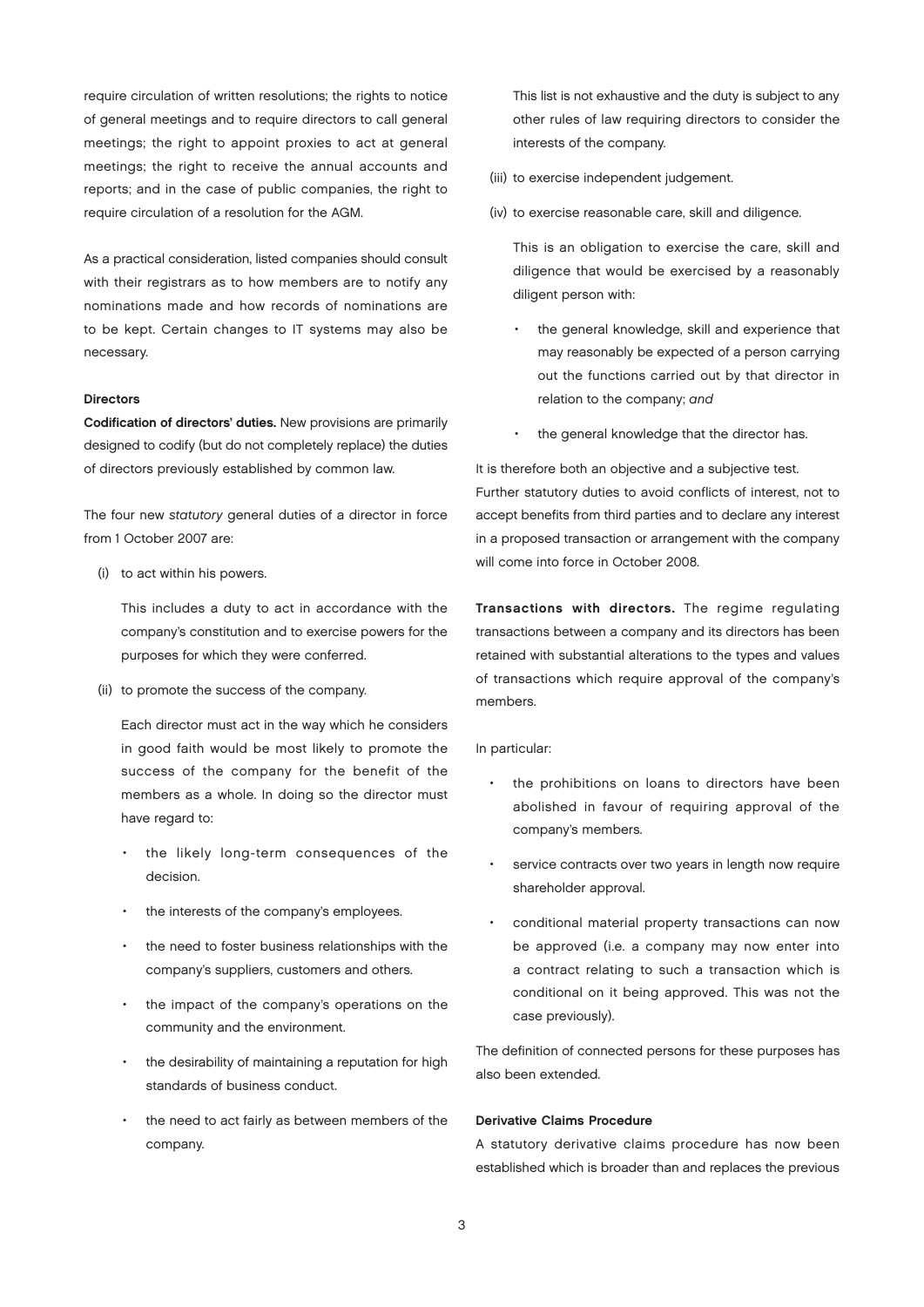common law action. A derivative claim may be brought by a member in respect of a cause of action arising from any negligence, breach of duty, default or breach of trust of a director (including the duty to exercise reasonable care, skill and diligence). A claim may be brought against a third party as well as against a director himself, and a director need not have personally profited to be liable. As under the previous law, a member may bring a claim in respect of wrongs done to the company prior to his becoming a member.

Companies may wish to consult with their insurers to ensure that the new broader liability is covered by their D&O policy.

#### Meetings and Resolutions

Annual General Meetings. The requirement for private companies to hold an AGM is abolished. If a private company wishes to avail itself of this relaxation in requirements, it should check to ensure that its Memorandum and Articles do not still contain a requirement to hold AGMs and make such alterations as are necessary.

Public companies are still required to hold AGMs, and they must now be held within six months of the end of the company's financial year.

Members' meetings. New procedures governing voting at and conduct of meetings have been introduced and proxy rights have been enhanced. In particular, there are new provisions for quoted companies that they must publish results of a poll on their web site, and in certain circumstances members can demand an independent report on the poll.

Resolutions of members. The definition of a special resolution retains the 75% majority requirement, but the requirement for 21 days' notice of such a resolution before the holding of a meeting at which it is to be moved has been removed. All resolutions now simply require 14 clear days' minimum notice (except notice of public company AGMs, which still require 21 clear days, and provisions which require special notice).

Where any provision of the Companies Acts requires a resolution and the type of resolution is not specified, it is made clear that an ordinary resolution meets the requirement, unless the company's Articles require a higher majority or unanimity.

While public companies may only pass members' resolutions at a meeting of their members, private companies may pass such resolutions either at a members' meeting or by a new written resolution procedure which no longer requires unanimity of members.

New written resolution procedure. Written resolutions need no longer be passed unanimously (even if such requirement is provided in a company's Articles). Ordinary resolutions now require the agreement of the holder(s) of a simple majority of votes capable of being cast and special resolutions will require the agreement of the holder(s) of a 75% majority, mirroring the thresholds for votes cast on a poll in a meeting. Each member is given one vote in respect of each share held except to the extent provided otherwise in the company's Articles.

The new provisions allow that members do not need to sign a copy of the resolution itself. They instead set criteria for what constitutes acceptance of the resolution, paving the way for passing written resolutions electronically.

Once circulated, a written resolution lapses (and so is no longer capable of being passed) if it has not achieved the required majority of votes within 28 days of circulation.

Certain prescribed information must be included in a written resolution circulated to members, such as the manner in which completed resolutions are to be returned to the company. Failure to provide the information is a criminal offence and so the procedure needs to be followed carefully.

Also, only persons who are members at the date a resolution is circulated for signature may sign the document for it to be effective. Transfers of shares made between the dates of circulation and of the resolution coming into effect are ignored.

#### Directors' Report

There are new provisions which set out the information that must be included in the business review section of a company's directors' report. Most notably the information required for quoted companies is more onerous than under the previous regime and includes the need for certain forward-looking statements. The required information for quoted companies includes information on: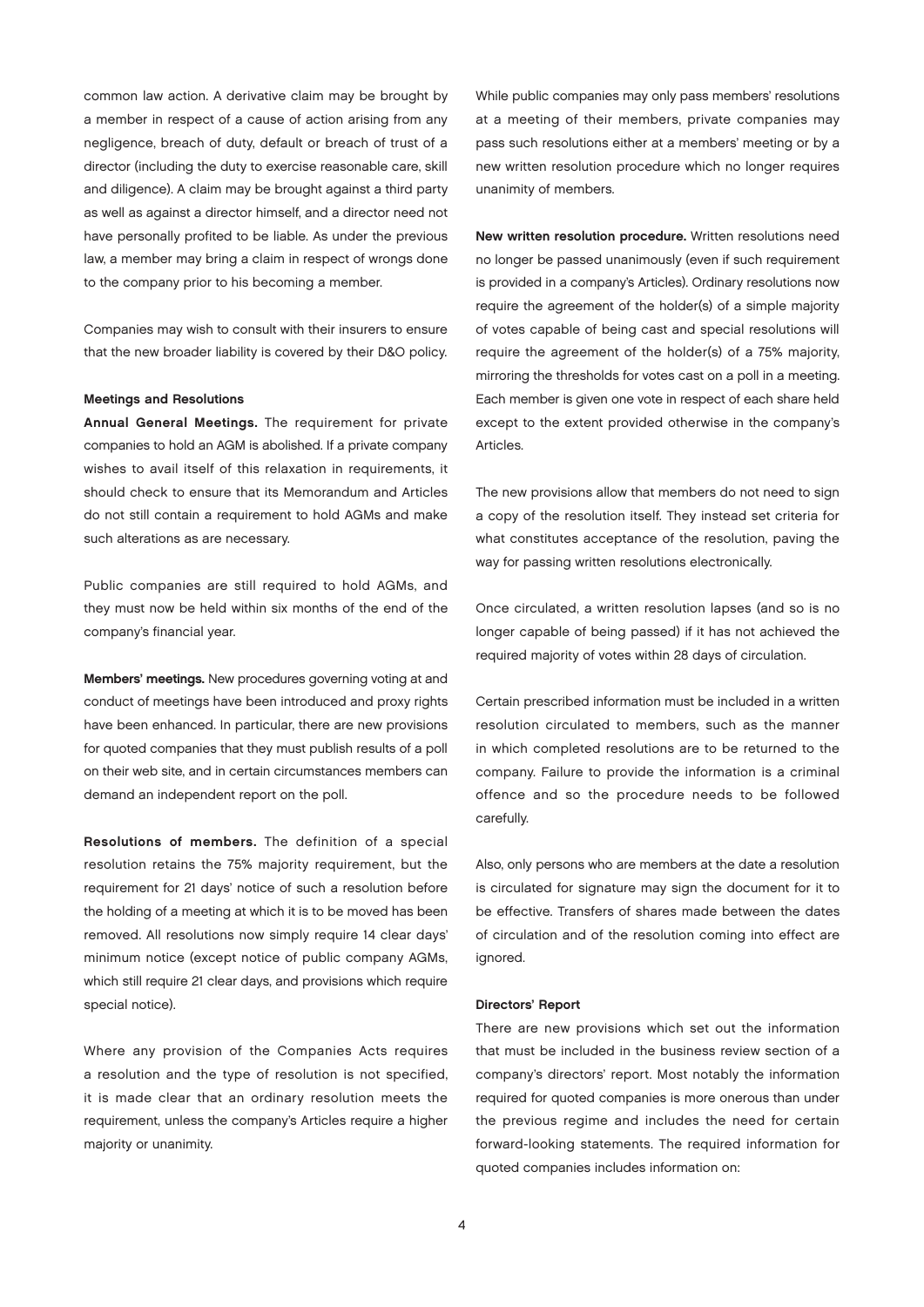- the main factors likely to affect the company's future business.
- environmental matters (including the impact of the company's business on the environment), the company's employees and social and community issues, including information about any policies of the company in relation to such matters.
- persons with whom the company has contractual or other arrangements which are essential to the business of the company. However, the report need not disclose such information if it would, in the opinion of the directors, be both seriously prejudicial to one of those persons and contrary to the public interest.

#### Other Provisions

Other provisions brought into force on 1 October 2007 relate to:

Fraudulent trading. The maximum custodial sentence for this offence is increased to 10 years.

Company investigations. The Secretary of State is granted wider powers in respect of investigations.

Auditors—private companies. Auditors are now deemed to be reappointed unless the company decides otherwise.

Control of political donations. Various changes have been made to the previous regime.

Protection of members against unfair prejudice. These provisions are restated with minor amendments.

### PROVISIONS WHICH CAME INTO FORCE ON 6APRIL 2008

#### Accountants and accounts

Provisions have been enacted which enable auditors to limit their liability.

Directors have a new general obligation not to approve accounts unless they give a true and fair view of the financial position of the company (and, in the case of group accounts, the other members of the group included in the consolidation as a whole), so far as concerns members of the company.

The current exemption for parent companies heading medium-sized groups from the requirement to prepare group accounts has been abolished.

The notes to companies' annual accounts no longer have to disclose transactions made between the company and officers other than directors.

A quoted company is obliged to publish its full annual accounts and reports on a web site maintained by the company or on its behalf, and these must remain available on the web site until the following year's accounts are published.

The obligation to lay the annual accounts and reports before a general meeting has been restricted to public companies. As a result, the time for a private company to distribute its accounts and reports is no longer linked to the date of a general meeting; instead, they must be sent out no later than the earlier of the date of actual delivery to Companies House or of the six-month deadline for delivery set out in the New Act.

The period for filing accounts and reports has been reduced to nine months after the end of the relevant accounting reference period for private companies, and to six months for public companies.

#### Company secretaries

The requirement for private companies to have a company secretary has been abolished. If, but only if, a private company chooses not to have a secretary, anything that is required or authorised to be done by or to a company secretary is validly done if done by or to a director or a person authorised on his or her behalf by the directors. Similarly, anything required or authorised to be served on or sent to the company by being served on or sent to its secretary is validly transmitted if served on or sent to the company itself.

Where a private company does choose to have a company secretary, it will be (save for certain qualification requirements) subject to the same obligations as a public company in respect of its secretary.

The requirement for a public company to have a secretary has been restated.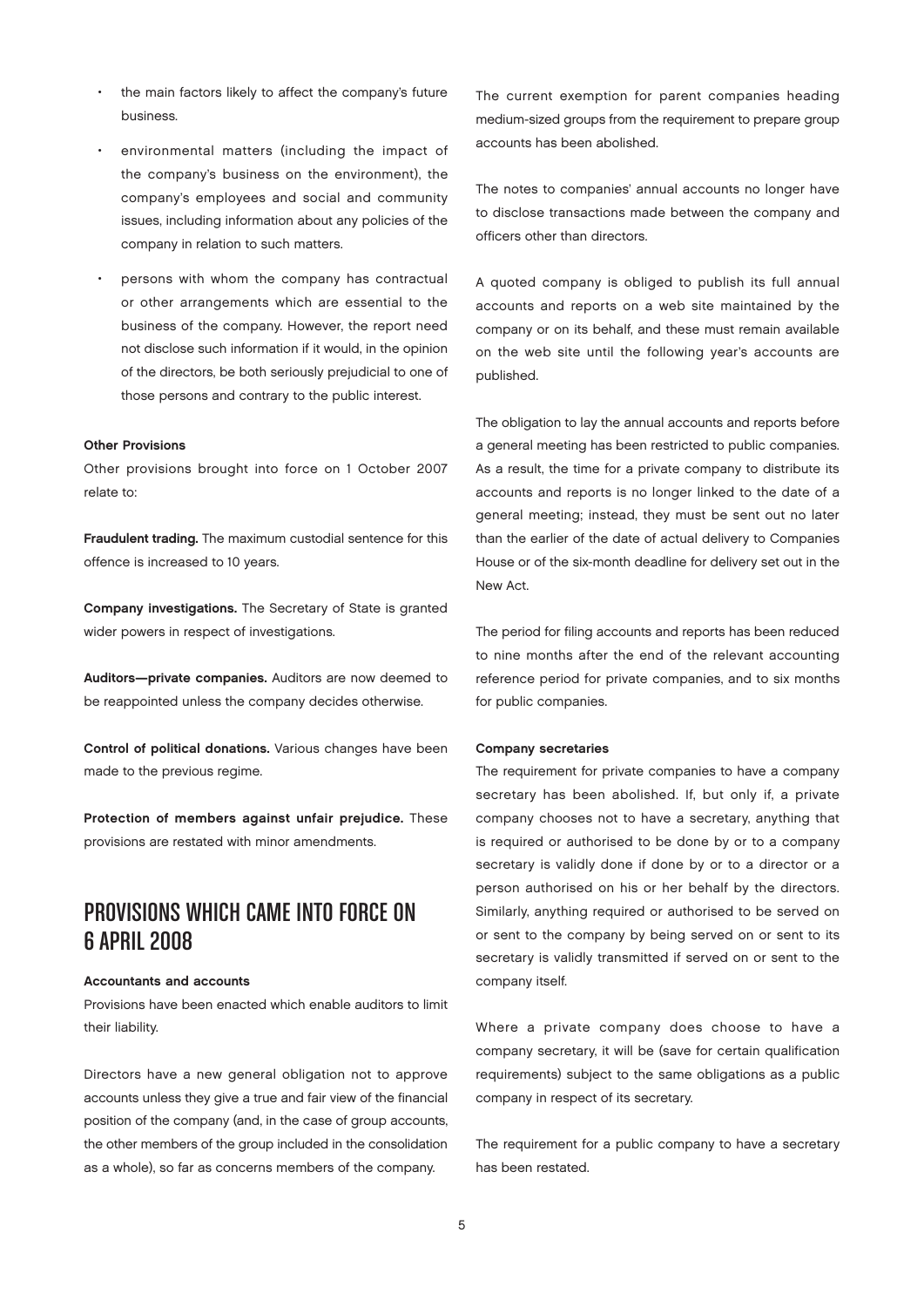There is no longer any requirement that a public company secretary be a natural person.

#### Distributions in kind

A new provision has been enacted to clarify the value of distributions in kind (or distributions in specie). If a company has distributable profits, the amount of a distribution of, or arising from, a non-cash asset will be (i) the amount by which the book value of the asset exceeds the value of the consideration for it or (ii) nil if the consideration is equal to or exceeds the book value. This provides welcome clarification on a much debated area of case law.

# REMAINING PROVISIONS TO BE IMPLEMENTED ON 1 OCTOBER 2008

#### Reductions in capital

The need for prior authorisation in its Articles before a company may undertake a reduction in its share capital will be removed.

A private company will be able to undertake a reduction of capital by means of a special resolution supported by a solvency statement. It will no longer be necessary for a private company to obtain the approval of the Court (though they may still do so if they wish); public companies will, however, still have to use the Court procedure.

#### Financial assistance

The prohibition on a company giving financial assistance for the purchase of its shares is to be abolished for private companies. Consequently, the whitewash procedure contained in sections 155 to 158 of the 1985 Act will become redundant and be repealed. A public company will still be prohibited from giving financial assistance (subject to all the current exceptions, as well as a new exception that permits post-acquisition financial assistance if the company has become a private company by the time the assistance is given). Financial assistance given by a public company to acquire shares in its private holding company will also remain prohibited, as will financial assistance given by a private company subsidiary in relation to the acquisition of shares in its public company parent.

## REMAINING PROVISIONS TO BE IMPLEMENTED ON 1 OCTOBER 2009

#### Formation of a company

A single individual will be able to form any type of company, not just a private company.

#### Constitution of a company

A statement of capital and initial shareholdings in the prescribed form will be required to be delivered to Companies House on an application for the registration of a company having a share capital.

The Memorandum of Association will simply be a snapshot of the subscribers on incorporation. All provisions in the Memorandum of existing companies, other than provisions required by the new style of Memorandum, will be deemed to be provisions of the company's Articles.

A company's constitution will, by definition, include the company's Articles and any of the constitutional-type resolutions and agreements now specified in the New Act.

Companies will be able to "entrench" provisions of their Articles, either on formation or subsequently by unanimous agreement of the members. Once a provision is "entrenched" it can only be amended by unanimous agreement of the members or a court order. The company is required to notify Companies House on the addition or removal of entrenched provisions.

A company's objects will be unlimited unless its Articles specifically restrict them—i.e. the objects clause (which currently provides the scope of a company's objectives and authorities) will be abolished.

The Secretary of State will have the power to prescribe default model Articles for all types of company, not just for companies limited by shares. It is intended that the current "Table A" Articles will be replaced with a simplified prescribed version which will be the default Articles of a private company unless the company adopts different provisions. There will also be a prescribed document which will be the default Articles of a public company unless that company adopts different provisions.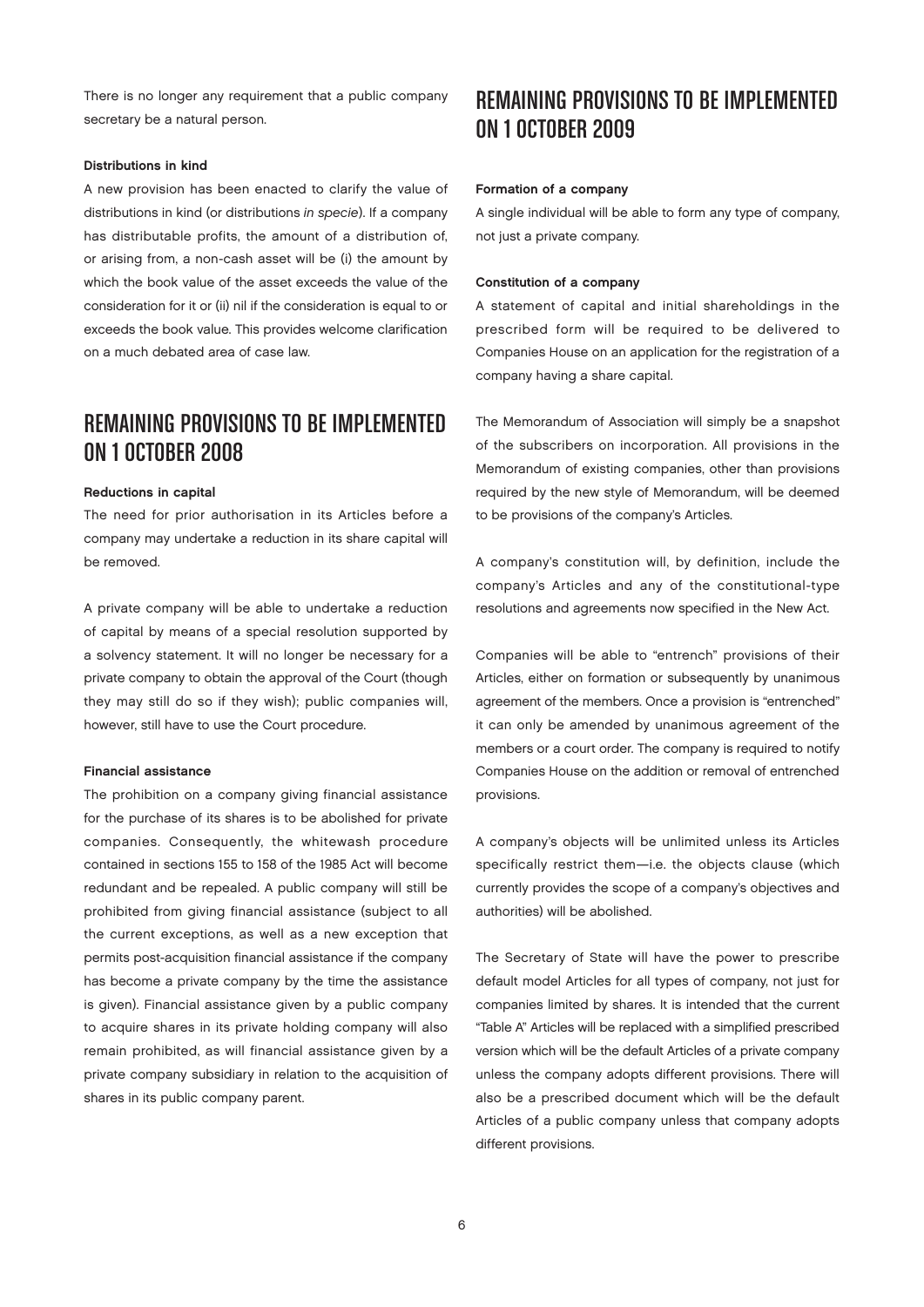A company will be able validly to execute documents with the signature of two authorised signatories, or of one authorised signatory made in the presence of a witness who attests the signature. Every director and, if there is one, the company secretary will be classed as being authorised signatories.

The provisions of a company's constitution will be stated to be binding on the company and its members to the same extent as if they were covenants to observe those provisions signed and sealed by each member and by the company itself. This enhances the current statutory position by putting onto a statutory footing the common law principle that the provisions of a company's Articles constitute a contract between the company and individual members.

#### Share capital

The requirement for an authorised share capital is to be abolished for all companies. Shares will simply be capable of being issued, subject to any restrictions on the number of shares contained in a Company's constitution. It is not yet known when the repeal of the requirement in the 1985 Act for an authorised share capital will take effect, but it is expected to be 1 October 2009.

A company will no longer be able to convert shares into stock, but it may reconvert stock to shares in accordance with the New Act.

The directors of a private company with only one class of shares will be free to allot shares (or to grant rights to subscribe for shares or to convert any security into shares) without prior authorisation from the members, subject to any restriction or prohibition on this power in the company's Articles—i.e. the old "Section 80" authority to allot will no longer be required unless shares of a new class are issued (in which case shareholder approval will be required). Allotments by a private company with several classes of shares will still be subject to rights of pre-emption in favour of existing shareholders, although, as before, the directors may be given a power by the Articles or by a special resolution to disapply pre-emption rights.

#### Purchase by a company of its own shares

The requirement for authorisation in a company's Articles for a purchase of its own shares is to be removed, but Articles may still prohibit or restrict such purchases—i.e. the current position is reversed.

Redemption or purchase by a company out of capital

A private company need not have prior authorisation in its Articles before it is able to make a payment out of capital in respect of the redemption or repurchase of its own shares, though the Articles may expressly restrict or prohibit such payments—i.e. the current position is reversed.

The directors need only make a simple statement of solvency, rather than a statutory declaration as before, but they must now take into account the contingent and prospective liabilities of the company when forming their opinion on the company's solvency.

### FURTHER INFORMATION

This Commentary is intended to provide a summary of the main provisions of the New Act where current law is changing significantly.

A web site on which the Government sets out its proposals in relation to secondary legislation and revised drafts of model Articles of Association for private and public companies, together with checklists for existing private companies summarising the key areas of change and a set of Frequently Asked Questions about the implementation of the Act, can be found at [http://www.berr.gov.uk/bbf/co-act-2006.](http://www.berr.gov.uk/bbf/co-act-2006)

### Lawyer Contacts

For further information, please contact your principal Firm representatives or

James Goold, Partner +44 (0)20 7039 5244 [jegoold@jonesday.com](mailto:jegoold@jonesday.com)

General e-mail messages may be sent using our "Contact Us" form, which can be found at [www.jonesday.com.](http://www.jonesday.com)